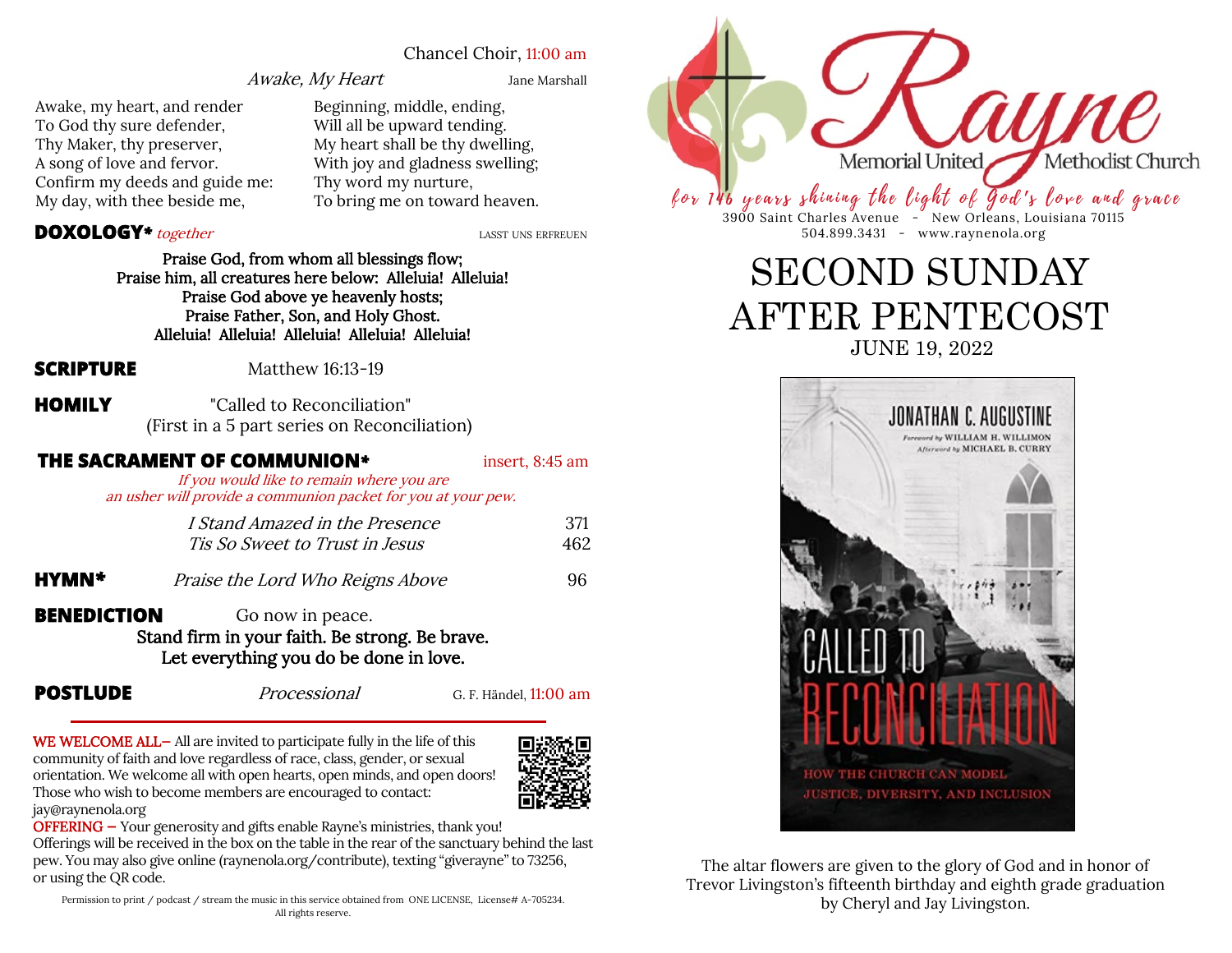# **THE CELEBRATION OF THE GOSPEL**

All are invited to participate in any of our activities, and to become a part of this community of faith and love.

**GATHERING** Rev. Jay Hogewood

Where there is separation, there is pain. And where there is pain, there is story. And where there is story, there is understanding and misunderstanding, listening and not listening. May we - estranged strangers - turn toward each other, and turn toward our stories with understanding and listening, with argument and acceptance, with challenge, change and consolation. Because if God is to be found, God will be found in the space between. Amen. Corrymeela Community, "A prayer for reconciliation"

**PRELUDE** *Symphonie V: Adagio* Marie Widor

Marcus St. Julien, 11:00 am

### **CALL TO WORSHIP***\**responsively

We, as children of God, gather to seek God's presence. We come, trusting that everyone is welcome here. Everyone? Yes, everyone.

What about those different from us? They are part of God's family. Then we are really all one? We are one in Christ Jesus.

**HYMN***\** The Church's One Foundation 545

### **PRAYER** together

The loving care of God be with you. And also with you. Let us pray:

We long for you, O God. Sometimes we grow weary and fearful of what the future may bring. We separate ourselves from our siblings in Christ because they are different from us. When we pray, we don't always feel that you hear us. Please be present with us. Heal the places of our despair and loneliness. Heal us from hatred and discrimination. Cast out all that keeps us from you and from one another. Amen.

### **THE LORD'S PRAYER** *together* 11:00 am

Our Father who art in heaven, hallowed be thy name. Thy kingdom come, thy will be done on earth as it is in heaven. Give us this day our daily bread, and forgive us our trespasses as we forgive those who trespass against us. Lead us not into temptation but deliver us from evil. For thine is the kingdom, the power, and the glory, forever. Amen.

### **RESPONSE** All Praise to Our Redeeming Lord 554 (verses 1 & 2)

#### singing together

All praise to our redeeming Lord, who joins us by his grace, and bids us, each to each restored, together seek his face.

He bids us build each other up; and, gathered into one, to our high calling's glorious hope we hand in hand go on.

### **SACRAMENT OF BAPTISM** 39

Helen Beatrice Wyatt 11:00 am Born, March 29, 2022

Parents, Kelsey Jones Wyatt and William McDaniel Wyatt III

Child of Blessing, Child of Promise 611

#### singing together

Child of blessing, child of promise, baptized with the Spirit's sign; with this water God has sealed you unto love and grace divine.

Child of joy, our dearest treasure, God's you are, from God you came. Back to God we humbly give you: live as one who bears Christ's name.

**THE RED STEPS** A Special Time for Our Children

At this time, children age 3 years old through 2nd grade may come forward to the front of the sanctuary for a time of sharing with the pastors then attend children's church in the education building.

#### **OFFERING**

Ushers with offering plates will pass by each pew. Please pass your gift to the usher or place in the box on the table in the rear of the sanctuary.

Rebecca Sullivant, 8:45 am

#### Rejoice, O My Spirit J.S. Bach

Rejoice, O my spirit, be comforted now. From Death, by thy Savior, redeemed art thou! The fury of Hell and of Satan is past. No more his dark shadows can Death over us cast. Against all defiance thus shall I stand fast.

Rejoice, O my spirit and sing with full heart to worship thy Savior. Redeemed thou art! Now glory is filling the whole world with light. The sun is fully risen, there is no more night. For God is among us in power and might!